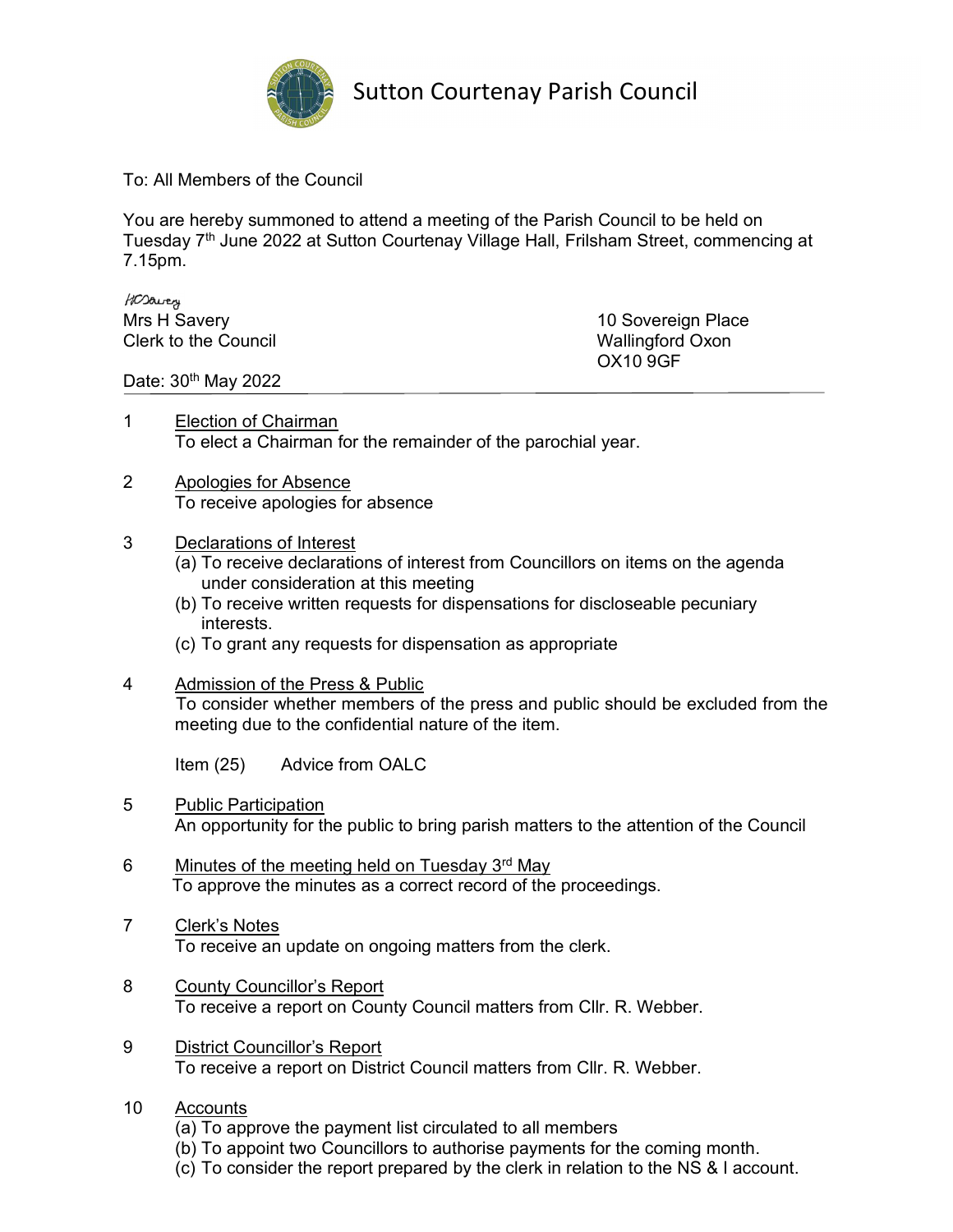- 11 2021/22 Year End accounts
	- (a) To receive and accept the End of Year account spreadsheet.
	- (b) To receive and accept the End of Year bank reconciliation.
	- (c) To receive and note the 2021/22 summary statement for publication on the website.
- 12 Internal Audit report

To receive and accept Part 2 of the Annual Governance and Accountability Return completed by the internal auditor.

- 13 Annual Governance and Accountability Return ("AGAR")
	- (a) To complete and approve and sign the Annual Governance Statement (Section 1) of the AGAR
	- (b) To approve the Annual Accounting Statement of the AGAR (Section 2)
	- (c) To note and approve the dates for the exercise of public rights being Tuesday  $14<sup>th</sup>$  June 2022 to Monday 25<sup>th</sup> July 2022
- 14 Clerk's resignation

 To consider the report prepared by the clerk and make appropriate resolutions to enable council matters to be dealt with after  $6<sup>th</sup>$  July 2022 and to ensure that all employer obligations are dealt with on termination of the clerk's employment.

15 To consider representatives on external committees (deferred from  $7<sup>th</sup>$  May meeting)

To review Councillor representatives on the following committees/organisations

- (a) Oxfordshire Association of Local Councils
- (b) RWEA Power Liaison committee
- (c) Village Hall
- (d) FCC Liaison committee
- (e) Millennium Common Management Committee
- (f) Culham Liaison committee
- (g) Damascus Advisory Board
- (h) Neighbourhood Plan Steering Group
- (i) Didcot Garden Town Board. NB Cllr Atkinson acts as representative for all affected parish councils.
- (j) Harwell Liaison Group
- (k) Milton Park Liaison Committee
- 16 Tree on All Saint's Lane

 To consider the quotation in relation to the removal of the final tree on All Saint's Lane for safety.

- 17 Planning applications
	- (a) Decisions on previous applications

P21/V3509/HH - New Chimney, loft conversion and new hard roof to existing conservatory. 2 Asquith Place Granted: 3rd May 2022.

P22/V0677/HH – Single storey rear extension to create dining/family area; conversion (part) garage area to create utility/WC areas; first floor front extension to create ensuite bathroom to front elevation above existing porch area. 22 Frilsham Street Granted: 13th May 2022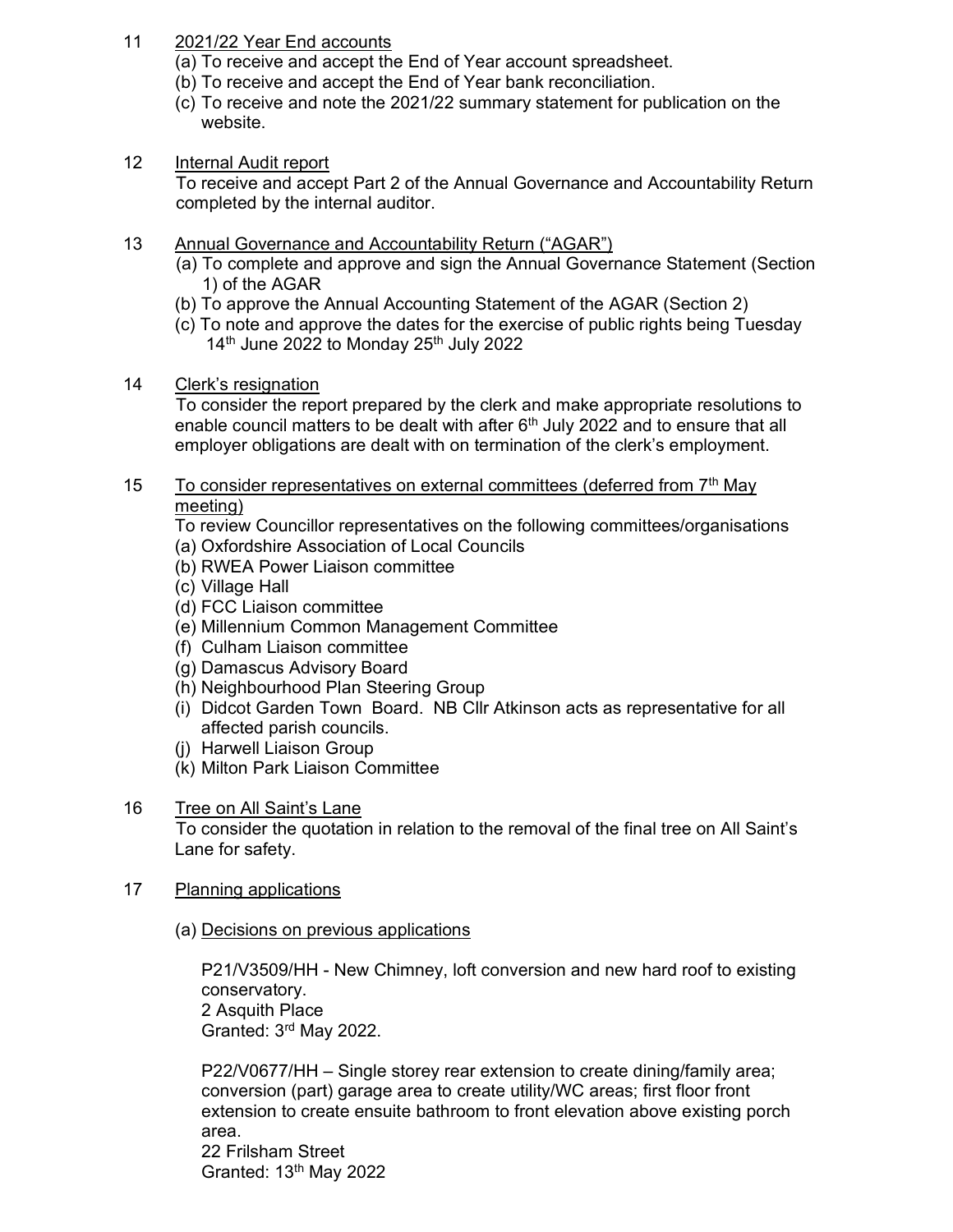(b) Applications for consideration at the meeting.

MW.0045/22 - Details pursuant to condition 18 (Elevations and location of temporary concrete batching plant ) of planning permission P15/V0530/CM (MW.0039/15) at Sutton Courtenay Landfill Site, Appleford Sidings, Sutton Courtenay,OX14 4PW

Link to application

https://myeplanning2.oxfordshire.gov.uk/Disclaimer?returnUrl=%2FPlanning%2F Display%2FMW.0045%2F22%3Fcuuid%3DAB2BF2C0-B033-440B-A61A-98660A986318

P21/V2885/FUL - New perimeter fencing, consisting of 1.8m high closeboard fencing, 2.43m high PROTEK privacy fencing and 2.43m high rigid mesh fencing. Installation of downlighting along new western boundary fencing (as amended by plans submitted on the 19th May 2022) Sutton Courtenay Primary School, Bradstocks Way, Sutton Courtenay

P22/V1053/RM - Approval of reserved matters for access, appearance, landscaping, layout and scale for the erection of four employment unit (Use Class B1(c)/B2/B8) at plot A3/A4 with ancillary offices, including new vehicular and pedestrian access, HGV and car parking, servicing, external lighting, landscaping, infrastructure and associated works pursuant to outline planning permission P19/V1472/FUL dated 15th October 2019. Phase A3 & A4 Signia Park Didcot

Link to application:

https://data.whitehorsedc.gov.uk/java/support/Main.jsp?MODULE=ApplicationDe tails&REF=P22/V1053/RM#exactline

- 18 Reports and updates from working parties.
	- (a) to consider working party membership from Councillors not present at the May meeting.
	- (b) Recreational amenities working party

To receive the report on the working party and consider the recommendations in relation to the same. To make relevant resolutions required.

(c) Planning working party

To receive the report from the planning working party

(d) Art Project

To receive the report from the art project working party.

- 19 Traffic calming
	- (a) To receive the emails from residents regarding traffic calming measures throughout the village.
	- (b) To receive the report from the Neighbourhood Action Group and resolve whether to implement the "20s plenty" campaign.
- 20 HIF application

 To consider the draft letter to Oxfordshire County Council and supporting documentation.

- 21 Recreation Ground
	- (a) To consider the letter from the football club dated  $26<sup>th</sup>$  May 2022
	- (b) To consider that the storage units have not yet been removed from site.
	- (c) To receive the report on the weekly inspection by parish councillors.